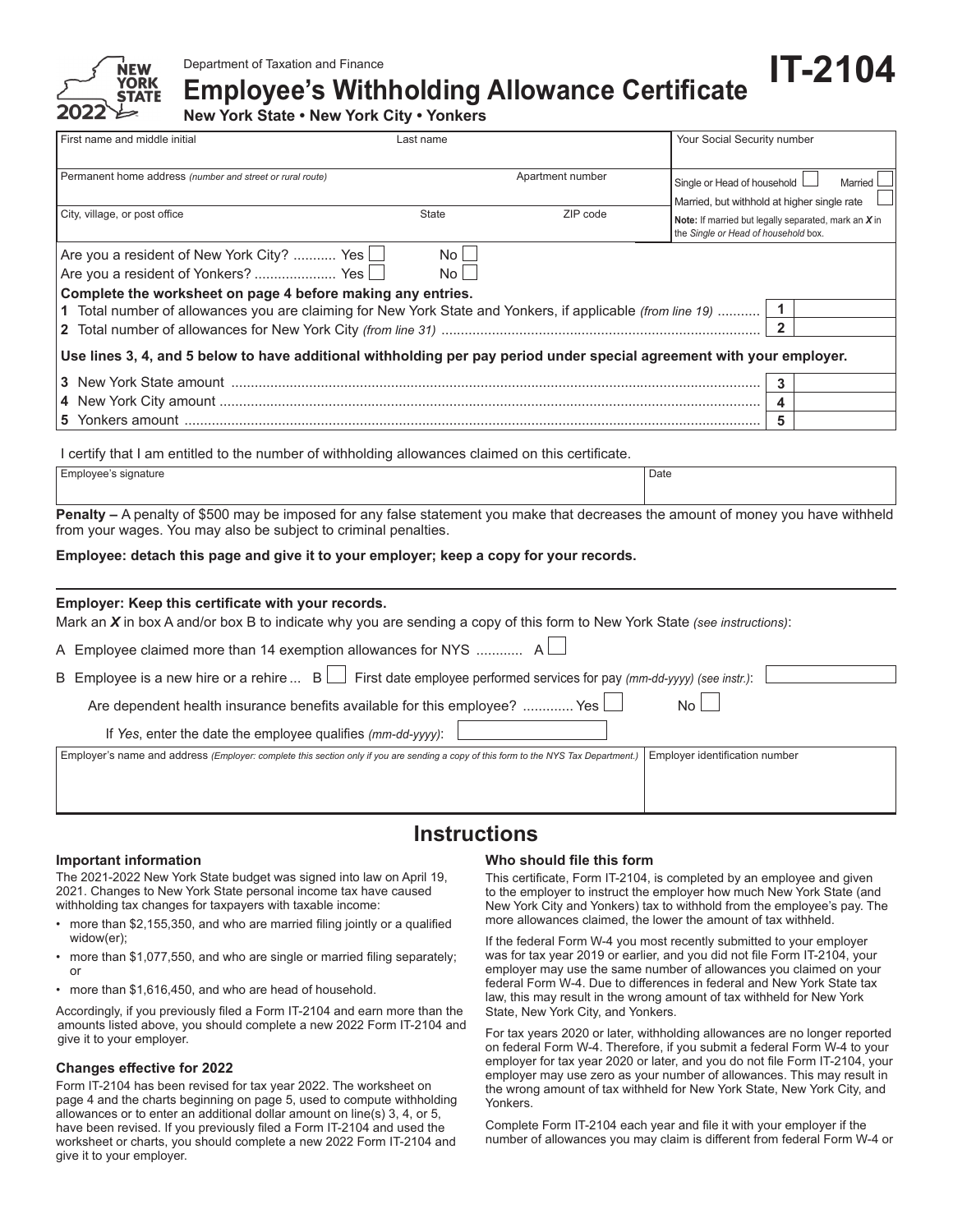#### **Page 2** of 8 **IT-2104** (2022)

has changed. Common reasons for completing a new Form IT-2104 each year include the following:

- You started a new job.
- You are no longer a dependent.
- Your individual circumstances may have changed (for example, you were married or have an additional child).
- You moved into or out of NYC or Yonkers.
- You itemize your deductions on your personal income tax return.
- You claim allowances for New York State credits.
- You owed tax or received a large refund when you filed your personal income tax return for the past year.
- Your wages have increased and you expect to earn \$107,650 or more during the tax year.
- The total income of you and your spouse has increased to \$107,650 or more for the tax year.
- You have significantly more or less income from other sources or from another job.
- You no longer qualify for exemption from withholding.
- You have been advised by the Internal Revenue Service that you are entitled to fewer allowances than claimed on your original federal Form W-4 (submitted to your employer for tax year 2019 or earlier), and the disallowed allowances were claimed on your original Form IT-2104.
- You are a covered employee of an employer that has elected to participate in the Employer Compensation Expense Program.

#### **Exemption from withholding**

You cannot use Form IT-2104 to claim exemption from withholding. To claim exemption from income tax withholding, you must file Form IT-2104-E, Certificate of Exemption from Withholding, with your employer. You must file a new certificate each year that you qualify for exemption. This exemption from withholding is allowable only if you had no New York income tax liability in the prior year, you expect none in the current year, **and** you are over 65 years of age, under 18, or a full-time student under 25. You may also claim exemption from withholding if you are a military spouse and meet the conditions set forth under the Servicemembers Civil Relief Act as amended by the Military Spouses Residency Relief Act and the Veterans Benefits and Transition Act. If you are a dependent who is under 18 or a full-time student, you may owe tax if your income is more than \$3,100.

#### **Withholding allowances**

You may **not** claim a withholding allowance for yourself or, if married, your spouse. Claim the number of withholding allowances you compute in Part 1 and Part 4 of the worksheet on page 4. If you want more tax withheld, you may claim fewer allowances. **If you claim more than**  14 allowances, your employer must send a copy of your Form IT-2104 to the New York State Tax Department. You may then be asked to verify your allowances. If you arrive at negative allowances (less than zero) on lines 1 or 2 and your employer cannot accommodate negative allowances, **enter** *0* and see *Additional dollar amount(s)* below.

**Income from sources other than wages –** If you have more than \$1,000 of income from sources other than wages (such as interest, dividends, or alimony received), reduce the number of allowances claimed on line 1 and line 2 (if applicable) of the IT-2104 certificate by one for each \$1,000 of nonwage income. If you arrive at negative allowances (less than zero), see Withholding allowances above. You may also consider making estimated tax payments, especially if you have significant amounts of nonwage income. Estimated tax requires that payments be made by the employee directly to the Tax Department on a quarterly basis. For more information, see the instructions for Form IT-2105, Estimated Tax Payment Voucher for Individuals, or see *Need help?* on page 7.

**Other credits** (Worksheet line 14) – If you will be eligible to claim any credits other than the credits listed in the worksheet, such as an investment tax credit, you may claim additional allowances.

Find your filing status and your New York adjusted gross income (NYAGI) in the chart below, and divide the amount of the expected credit by the number indicated. Enter the result (rounded to the nearest whole number) on line 14.

| Single and<br><b>NYAGI is:</b> | <b>Head of</b><br>household and<br><b>NYAGI is:</b> | <b>Married and</b><br><b>NYAGI is:</b> | Divide amount<br>of expected<br>credit by: |
|--------------------------------|-----------------------------------------------------|----------------------------------------|--------------------------------------------|
| I ess than                     | I ess than                                          | I ess than                             | 63                                         |
| \$215.400                      | \$269.300                                           | \$323.200                              |                                            |
| <b>Between</b>                 | <b>Between</b>                                      | <b>Between</b>                         | 68                                         |
| \$215,400 and                  | \$269,300 and                                       | \$323,200 and                          |                                            |
| \$1.077.550                    | \$1.616.450                                         | \$2.155.350                            |                                            |
| <b>Between</b>                 | <b>Between</b>                                      | <b>Between</b>                         | 96                                         |
| \$1,077,550 and                | \$1,616,450 and                                     | \$2,155,350 and                        |                                            |
| \$5.000.000                    | \$5.000.000                                         | \$5.000.000                            |                                            |
| <b>Between</b>                 | <b>Between</b>                                      | <b>Between</b>                         | 100                                        |
| \$5,000,000 and                | \$5,000,000 and                                     | \$5,000,000 and                        |                                            |
| \$25,000,000                   | \$25,000,000                                        | \$25,000,000                           |                                            |
| Over                           | Over                                                | Over                                   | 110                                        |
| \$25,000,000                   | \$25,000,000                                        | \$25,000,000                           |                                            |

**Example:** You are married and expect your New York adjusted gross *income to be less than \$323,200. In addition, you expect to receive a*  flow-through of an investment tax credit from the S corporation of which you are a shareholder. The investment tax credit will be \$160. Divide *the expected credit by 63. 160/63 = 2.5397. The additional withholding* allowance(s) would be 3. Enter 3 on line 14.

**Married couples with both spouses working –** If you and your spouse both work, you should each file a separate IT-2104 certificate with your respective employers. Your withholding will better match your total tax if the higher wage-earning spouse claims all of the couple's allowances and the lower wage-earning spouse claims zero allowances. **Do not** claim more total allowances than you are entitled to. If your combined wages are:

- less than \$107,650, you should each mark an *X* in the box *Married,*  but withhold at higher single rate on the certificate front, and divide the total number of allowances that you compute on line 19 and line 31 (if applicable) between you and your working spouse.
- \$107,650 or more, use the chart(s) in Part 5 and enter the additional withholding dollar amount on line 3.

**Taxpayers with more than one job –** If you have more than one job, file a separate IT-2104 certificate with each of your employers. Be sure to claim only the total number of allowances that you are entitled to. Your withholding will better match your total tax if you claim all of your allowances at your higher-paying job and zero allowances at the lower-paying job. In addition, to make sure that you have enough tax withheld, if you are a single taxpayer or head of household with two or more jobs, and your combined wages from all jobs are under \$107,650, reduce the number of allowances by seven on line 1 and line 2 (if applicable) on the certificate you file with your higher-paying job employer. If you arrive at negative allowances (less than zero), see *Withholding allowances above.* 

If you are a single or a head of household taxpayer, and your combined wages from all of your jobs are between \$107,650 and \$2,263,265, use the chart(s) in Part 6 and enter the additional withholding dollar amount from the chart on line 3.

If you are a married taxpayer, and your combined wages from all of your jobs are \$107,650 or more, use the chart(s) in Part 5 and enter the additional withholding dollar amount from the chart on line 3 (Substitute the words *Higher-paying job* for *Higher earner's wages* within the chart).

**Dependents – If you are a dependent of another taxpayer and expect** your income to exceed \$3,100, you should reduce your withholding allowances by one for each \$1,000 of income over \$2,500. This will ensure that your employer withholds enough tax.

Following the above instructions will help to ensure that you will not owe additional tax when you file your return.

**Heads of households with only one job – If you will use the** head-of-household filing status on your state income tax return, mark the *Single or Head of household* box on the front of the certificate. If you have only one job, you may also wish to claim two additional withholding allowances on line 15.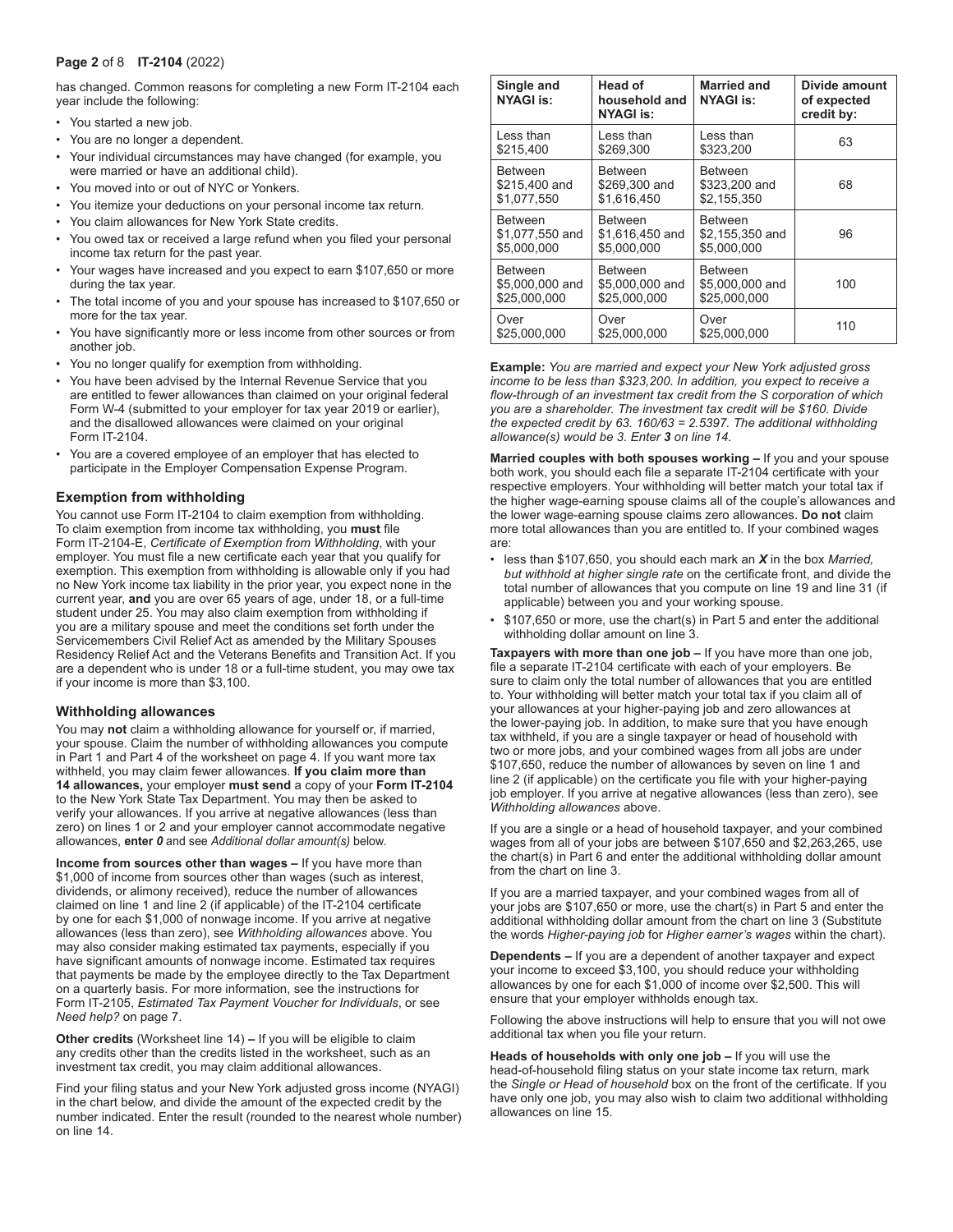#### **Additional dollar amount(s)**

You may ask your employer to withhold an additional dollar amount each pay period by completing lines 3, 4, and 5 on Form IT-2104. In most instances, if you compute a negative number of allowances and your employer cannot accommodate a negative number, for each negative allowance claimed you should have an additional \$1.85 of tax withheld per week for New York State withholding on line 3, and an additional \$0.80 of tax withheld per week for New York City withholding on line 4. Yonkers residents should use 16.75% (.1675) of the New York State amount for additional withholding for Yonkers on line 5.

Note: If you are requesting your employer to withhold an additional dollar amount on lines 3, 4, or 5 of this allowance certificate, the additional dollar amount, as determined by these instructions or by using the chart(s) in Part 5 or Part 6, is accurate for a weekly payroll. Therefore, if you are not paid on a weekly basis, you will need to adjust the dollar amount(s) that you compute. For example, if you are paid biweekly, you must double the dollar amount(s) computed.

#### **Avoid underwithholding**

Form IT-2104, together with your employer's withholding tables, is designed to ensure that the correct amount of tax is withheld from your pay. If you fail to have enough tax withheld during the entire year, you may owe a large tax liability when you file your return. The Tax Department must assess interest and may impose penalties in certain situations in addition to the tax liability. Even if you do not file a return, we may determine that you owe personal income tax, and we may assess interest and penalties on the amount of tax that you should have paid during the year.

#### **Employers**

Box A - If you are required to submit a copy of an employee's Form IT-2104 to the Tax Department because the employee claimed more than 14 allowances, mark an *X* in box A and send a copy of Form IT-2104 to: NYS Tax Department, Income Tax Audit Administrator, Withholding Certificate Coordinator, W A Harriman Campus, Albany NY 12227-0865. If the employee is also a new hire or rehire, see *Box B* instructions. See Publication 55, *Designated Private Delivery Services*, if not using U.S. Mail.

Due dates for sending certificates received from employees claiming more than 14 allowances are:

| Quarter         | Due date | Quarter            | Due date   |
|-----------------|----------|--------------------|------------|
| January – March | April 30 | July – September   | October 31 |
| April – June    | July 31  | October – December | January 31 |

**Box B – If you are submitting a copy of this form to comply with New** York State's New Hire Reporting Program, mark an X in box B. Enter the first day any services are performed for which the employee will be paid wages, commissions, tips and any other type of compensation. For services based solely on commissions, this is the first day an employee working for commissions is eligible to earn commissions. Also, mark an *X* in the Yes or *No* box indicating if dependent health insurance benefits are available to this employee. If Yes, enter the date the employee qualifies for coverage. Mail the completed form, within 20 days of hiring, to: **NYS**  Tax Department, New Hire Notification, PO Box 15119, Albany NY 12212-5119. To report newly-hired or rehired employees online instead of submitting this form, go to *https://www.nynewhire.com.* 

*(continued)*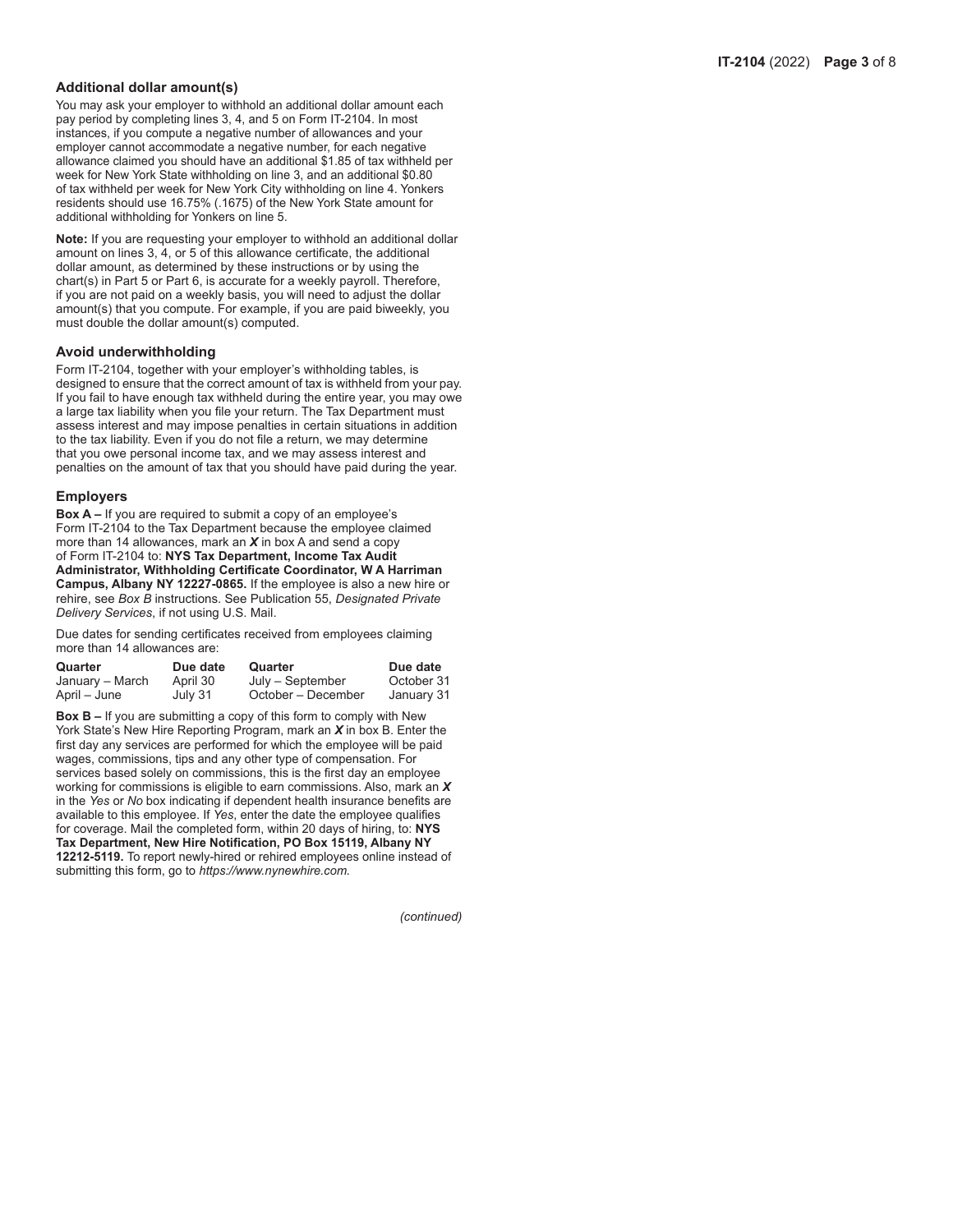# **Worksheet**

## **See the instructions before completing this worksheet.**

# **Part 1 – Complete this part to compute your withholding allowances for New York State and Yonkers** (line 1).

|    | 6 Enter the number of dependents that you will claim on your state return (do not include yourself or, if married, your spouse)  6   |  |
|----|--------------------------------------------------------------------------------------------------------------------------------------|--|
|    | For lines 7, 8, and 9, enter 1 for each credit you expect to claim on your state return.                                             |  |
|    |                                                                                                                                      |  |
|    |                                                                                                                                      |  |
|    |                                                                                                                                      |  |
|    | For lines 10, 11, and 12, enter 3 for each credit you expect to claim on your state return.                                          |  |
|    |                                                                                                                                      |  |
|    |                                                                                                                                      |  |
|    |                                                                                                                                      |  |
|    | 13 New York City school tax credit: If you expect to be a resident of New York City for any part of the tax year, enter 2 13         |  |
|    |                                                                                                                                      |  |
| 15 |                                                                                                                                      |  |
| 16 | Enter an estimate of your federal adjustments to income, such as deductible IRA contributions you will make for the                  |  |
|    | tax year. Total estimate $\frac{1}{2}$ ________________. Divide this estimate by \$1,000. Drop any fraction and enter the number  16 |  |
|    | 17 If you expect to be a covered employee of an employer who elected to pay the employer compensation expense tax in                 |  |
|    |                                                                                                                                      |  |
|    | 18 If you expect to itemize deductions on your state tax return, complete Part 2 below and enter the number from line 23.            |  |
|    |                                                                                                                                      |  |
| 19 | Add lines 6 through 18. Enter the result here and on line 1. If you have more than one job, or if you and your spouse both           |  |
|    | work, see instructions for Taxpayers with more than one job or Married couples with both spouses working.  19                        |  |

# **Part 2 – Complete this part only if you expect to itemize deductions on your state return.**

|                                                    | Standard deduction table —————————       |
|----------------------------------------------------|------------------------------------------|
| Single (cannot be claimed as a dependent)  \$8,000 |                                          |
| Single (can be claimed as a dependent)  \$ 3,100   |                                          |
|                                                    | Married filing separate returns \$ 8,000 |

## **Part 3 – Complete this part if you expect to be a covered employee of an employer that has elected to participate in the Employer Compensation Expense Program** (line 17).

# Part 4 - Complete this part to compute your withholding allowances for New York City (line 2).

| 29  | Fnter the amount from line $6$ above                     |  |
|-----|----------------------------------------------------------|--|
| 30. | Add lines 15 through 18 above and enter total here       |  |
|     | Add lines 29 and 30. Enter the result here and on line 2 |  |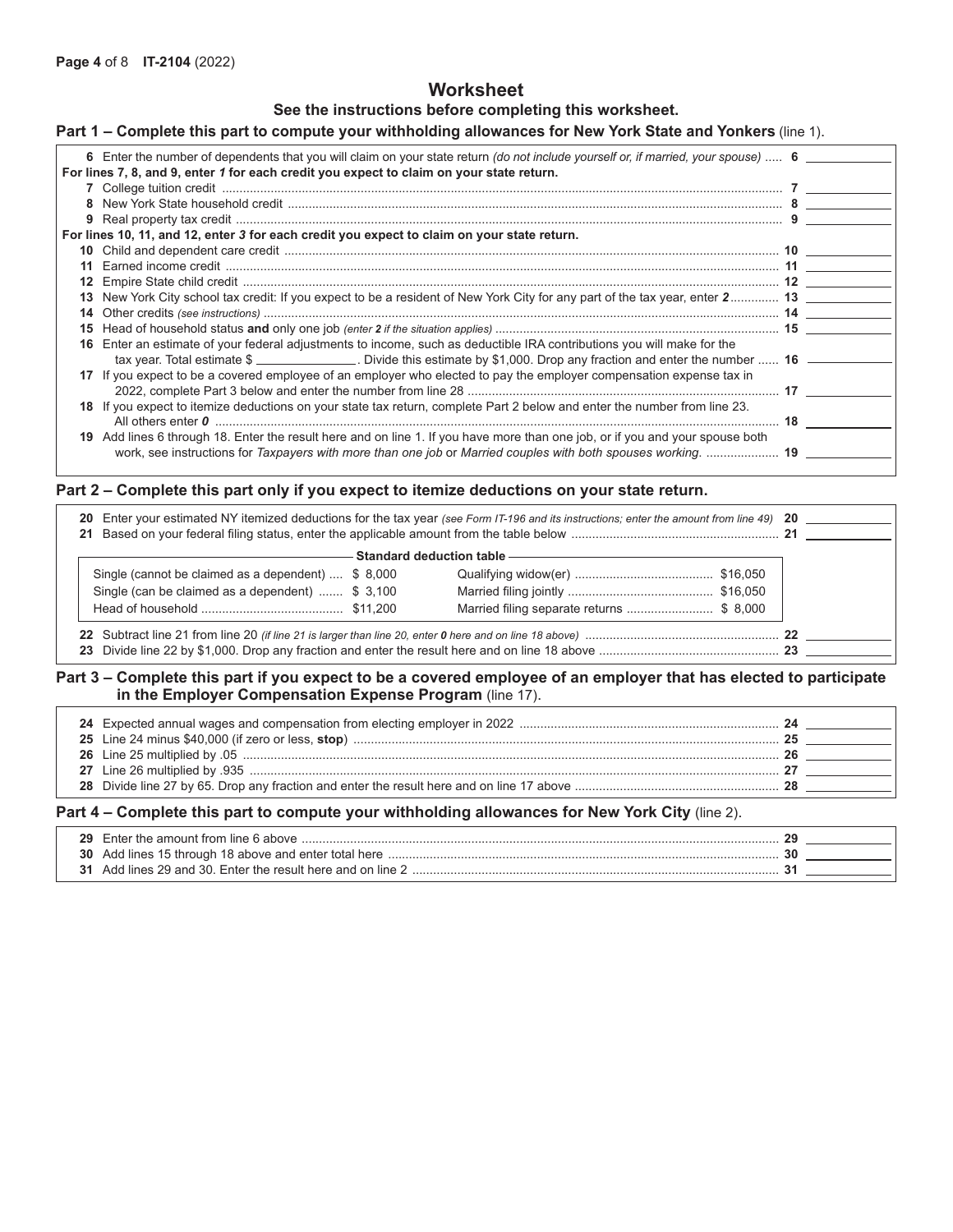Part 5 – These charts are only for married couples with both spouses working or married couples with one spouse working more than one job, and whose combined wages are between \$107,650 and \$2,263,265.

Enter the additional withholding dollar amount on line 3.

The additional dollar amount, as shown below, is accurate for a weekly payroll. If you are not paid on a weekly basis, you will need to adjust these dollar amount(s). For example, if you are paid biweekly, you must double the dollar amount(s) computed.

|                       |           |                        | Combined wages between \$107,650 and \$538,749 |                        |                        |                        |                        |                        |                        |                        |                        |                        |
|-----------------------|-----------|------------------------|------------------------------------------------|------------------------|------------------------|------------------------|------------------------|------------------------|------------------------|------------------------|------------------------|------------------------|
| Higher earner's wages |           | \$107,650<br>\$129,249 | \$129,250<br>\$150,749                         | \$150,750<br>\$172,299 | \$172,300<br>\$193,849 | \$193,850<br>\$236,949 | \$236,950<br>\$280,099 | \$280,100<br>\$323,199 | \$323,200<br>\$377,099 | \$377,100<br>\$430,949 | \$430,950<br>\$484,899 | \$484,900<br>\$538,749 |
| \$53,800              | \$75,299  | \$12                   | \$17                                           |                        |                        |                        |                        |                        |                        |                        |                        |                        |
| \$75,300              | \$96,799  | \$11                   | \$18                                           | \$26                   | \$30                   |                        |                        |                        |                        |                        |                        |                        |
| \$96,800              | \$118,399 | \$7                    | \$15                                           | \$23                   | \$32                   | \$41                   |                        |                        |                        |                        |                        |                        |
| \$118,400             | \$129,249 | \$2                    | \$10                                           | \$17                   | \$26                   | \$38                   | \$36                   |                        |                        |                        |                        |                        |
| \$129,250             | \$139,999 |                        | \$4                                            | \$14                   | \$23                   | \$35                   | \$33                   |                        |                        |                        |                        |                        |
| \$140,000             | \$150,749 |                        | \$2                                            | \$10                   | \$19                   | \$32                   | \$33                   | \$29                   |                        |                        |                        |                        |
| \$150,750             | \$161,549 |                        |                                                | \$4                    | \$15                   | \$28                   | \$33                   | \$26                   |                        |                        |                        |                        |
| \$161,550             | \$172,499 |                        |                                                | \$2                    | \$11                   | \$24                   | \$30                   | \$26                   | \$25                   |                        |                        |                        |
| \$172,500             | \$193,849 |                        |                                                |                        | \$4                    | \$17                   | \$24                   | \$24                   | \$38                   | \$52                   |                        |                        |
| \$193,850             | \$236,949 |                        |                                                |                        |                        | \$5                    | \$12                   | \$19                   | \$37                   | \$50                   | \$51                   |                        |
| \$236,950             | \$280,099 |                        |                                                |                        |                        |                        | \$5                    | \$12                   | \$42                   | \$59                   | \$53                   | \$56                   |
| \$280,100             | \$323,199 |                        |                                                |                        |                        |                        |                        | \$5                    | \$36                   | \$66                   | \$64                   | \$57                   |
| \$323,200             | \$377,099 |                        |                                                |                        |                        |                        |                        |                        | \$18                   | \$37                   | \$49                   | \$46                   |
| \$377,100             | \$430,949 |                        |                                                |                        |                        |                        |                        |                        |                        | \$8                    | \$20                   | \$31                   |
| \$430,950             | \$484,899 |                        |                                                |                        |                        |                        |                        |                        |                        |                        | \$8                    | \$20                   |
| \$484,900             | \$538,749 |                        |                                                |                        |                        |                        |                        |                        |                        |                        |                        | \$8                    |

|             |                       |                        | Combined wages between \$538,750 and \$1,185,399 |                        |                        |                        |                        |                        |           |      |                                                                                                                 |      |      |
|-------------|-----------------------|------------------------|--------------------------------------------------|------------------------|------------------------|------------------------|------------------------|------------------------|-----------|------|-----------------------------------------------------------------------------------------------------------------|------|------|
|             | Higher earner's wages | \$538,750<br>\$592,649 | \$592,650<br>\$646,499                           | \$646,500<br>\$700,399 | \$700,400<br>\$754,299 | \$754,300<br>\$808,199 | \$808,200<br>\$862,049 | \$862,050<br>\$915,949 | \$915,950 |      | \$969,900 \$1,023,750 \$1,077,550 \$1,131,500<br>$$969,899$ $$1,023,749$ $$1,077,549$ $$1,131,499$ $$1,185,399$ |      |      |
| \$236,950   | \$280,099             | \$59                   |                                                  |                        |                        |                        |                        |                        |           |      |                                                                                                                 |      |      |
| \$280,100   | \$323,199             | \$62                   | \$55                                             |                        |                        |                        |                        |                        |           |      |                                                                                                                 |      |      |
| \$323,200   | \$377,099             | \$39                   | \$46                                             | \$52                   | \$34                   |                        |                        |                        |           |      |                                                                                                                 |      |      |
| \$377,100   | \$430,949             | \$28                   | \$22                                             | \$28                   | \$35                   | \$5                    | \$5                    |                        |           |      |                                                                                                                 |      |      |
| \$430,950   | \$484,899             | \$31                   | \$28                                             | \$22                   | \$28                   | \$34                   | \$5                    | \$5                    | \$5       |      |                                                                                                                 |      |      |
| \$484,900   | \$538,749             | \$20                   | \$31                                             | \$28                   | \$22                   | \$28                   | \$35                   | \$5                    | \$5       | \$5  | \$5                                                                                                             |      |      |
| \$538,750   | \$592,649             | \$8                    | \$20                                             | \$31                   | \$28                   | \$22                   | \$28                   | \$35                   | \$5       | \$5  | \$5                                                                                                             | \$3  | \$2  |
| \$592,650   | \$646,499             |                        | \$8                                              | \$20                   | \$31                   | \$28                   | \$22                   | \$28                   | \$35      | \$5  | \$5                                                                                                             | \$3  | \$2  |
| \$646,500   | \$700,399             |                        |                                                  | \$8                    | \$20                   | \$31                   | \$28                   | \$22                   | \$28      | \$34 | \$5                                                                                                             | \$3  | \$2  |
| \$700,400   | \$754,299             |                        |                                                  |                        | \$8                    | \$20                   | \$31                   | \$28                   | \$22      | \$28 | \$35                                                                                                            | \$3  | \$2  |
| \$754,300   | \$808,199             |                        |                                                  |                        |                        | \$8                    | \$20                   | \$31                   | \$28      | \$22 | \$28                                                                                                            | \$36 | \$2  |
| \$808,200   | \$862,049             |                        |                                                  |                        |                        |                        | \$8                    | \$20                   | \$31      | \$28 | \$22                                                                                                            | \$30 | \$39 |
| \$862,050   | \$915,949             |                        |                                                  |                        |                        |                        |                        | \$8                    | \$20      | \$31 | \$28                                                                                                            | \$24 | \$33 |
| \$915,950   | \$969,899             |                        |                                                  |                        |                        |                        |                        |                        | \$8       | \$20 | \$31                                                                                                            | \$30 | \$27 |
| \$969,900   | \$1,023,749           |                        |                                                  |                        |                        |                        |                        |                        |           | \$8  | \$20                                                                                                            | \$33 | \$33 |
| \$1,023,750 | \$1,077,549           |                        |                                                  |                        |                        |                        |                        |                        |           |      | \$8                                                                                                             | \$21 | \$36 |
| \$1,077,550 | \$1,131,499           |                        |                                                  |                        |                        |                        |                        |                        |           |      |                                                                                                                 | \$9  | \$23 |
| \$1,131,500 | \$1,185,399           |                        |                                                  |                        |                        |                        |                        |                        |           |      |                                                                                                                 |      | \$9  |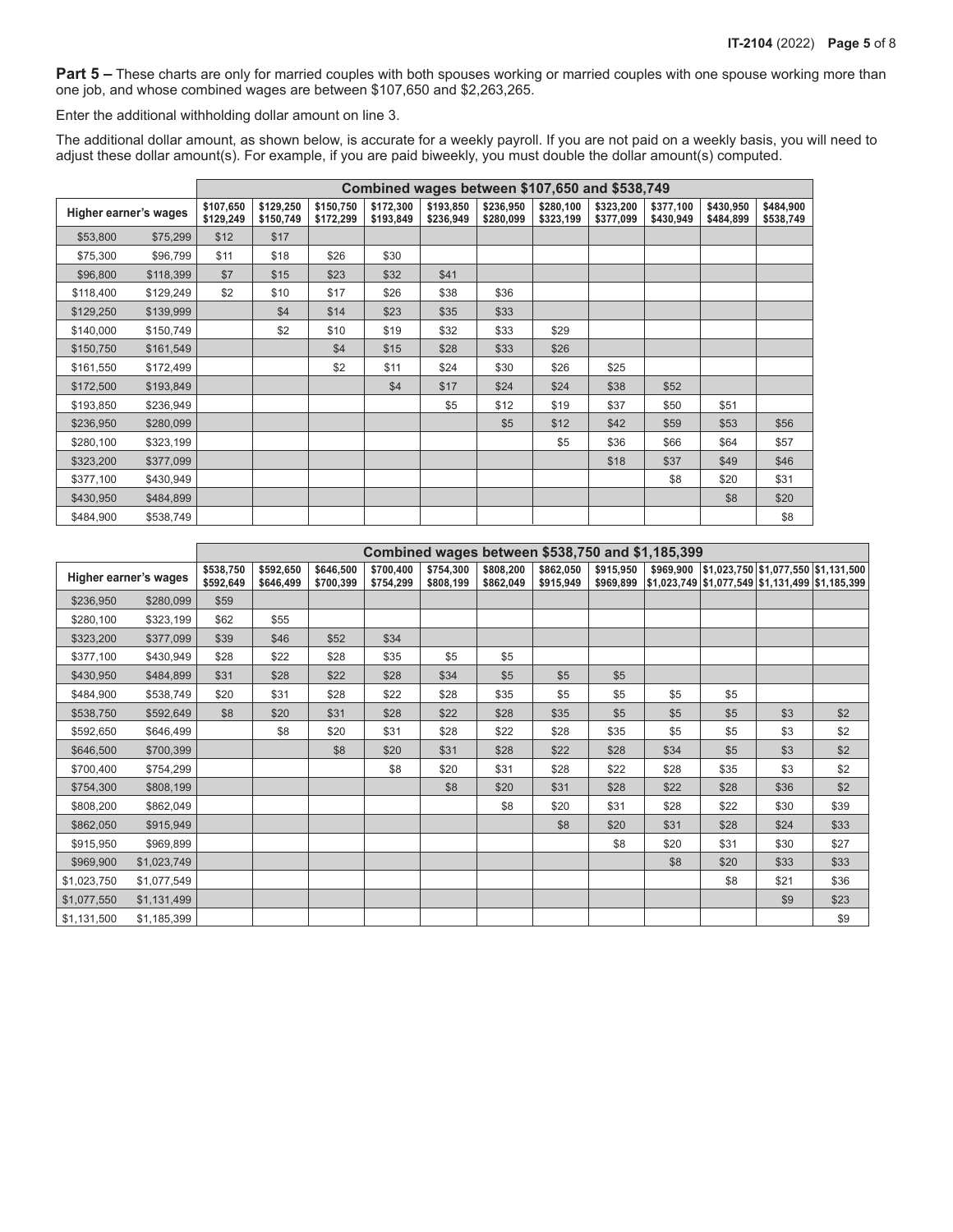|             |                       |      |      | Combined wages between \$1,185,400 and \$1,724,299 |      |      |      |      |      |                                                                                                                                                                                                                                                    |      |
|-------------|-----------------------|------|------|----------------------------------------------------|------|------|------|------|------|----------------------------------------------------------------------------------------------------------------------------------------------------------------------------------------------------------------------------------------------------|------|
|             | Higher earner's wages |      |      |                                                    |      |      |      |      |      | \$1,185,400 \$1,239,250 \$1,293,200 \$1,347,050 \$1,400,950 \$1,454,850 \$1,508,700 \$1,562,550 \$1,616,450 \$1,670,400<br>\$1,239,249 \$1,293,199 \$1,347,049 \$1,400,949 \$1,454,849 \$1,508,699 \$1,562,549 \$1,616,449 \$1,670,399 \$1,724,299 |      |
| \$592,650   | \$646,499             | \$5  | \$8  |                                                    |      |      |      |      |      |                                                                                                                                                                                                                                                    |      |
| \$646,500   | \$700,399             | \$5  | \$8  | \$11                                               | \$14 |      |      |      |      |                                                                                                                                                                                                                                                    |      |
| \$700,400   | \$754,299             | \$5  | \$8  | \$11                                               | \$14 | \$17 | \$20 |      |      |                                                                                                                                                                                                                                                    |      |
| \$754,300   | \$808,199             | \$5  | \$8  | \$11                                               | \$14 | \$17 | \$20 | \$24 | \$27 |                                                                                                                                                                                                                                                    |      |
| \$808,200   | \$862,049             | \$5  | \$8  | \$11                                               | \$14 | \$17 | \$20 | \$24 | \$27 | \$30                                                                                                                                                                                                                                               | \$33 |
| \$862,050   | \$915,949             | \$42 | \$8  | \$11                                               | \$14 | \$17 | \$20 | \$24 | \$27 | \$30                                                                                                                                                                                                                                               | \$33 |
| \$915,950   | \$969,899             | \$36 | \$45 | \$11                                               | \$14 | \$17 | \$20 | \$24 | \$27 | \$30                                                                                                                                                                                                                                               | \$33 |
| \$969,900   | \$1,023,749           | \$30 | \$39 | \$48                                               | \$14 | \$17 | \$20 | \$24 | \$27 | \$30                                                                                                                                                                                                                                               | \$33 |
| \$1,023,750 | \$1,077,549           | \$36 | \$33 | \$42                                               | \$52 | \$17 | \$20 | \$24 | \$27 | \$30                                                                                                                                                                                                                                               | \$33 |
| \$1,077,550 | \$1,131,499           | \$38 | \$38 | \$34                                               | \$44 | \$53 | \$19 | \$22 | \$25 | \$28                                                                                                                                                                                                                                               | \$31 |
| \$1,131,500 | \$1,185,399           | \$23 | \$38 | \$38                                               | \$35 | \$44 | \$53 | \$19 | \$22 | \$25                                                                                                                                                                                                                                               | \$28 |
| \$1,185,400 | \$1,239,249           | \$9  | \$23 | \$38                                               | \$38 | \$35 | \$44 | \$53 | \$19 | \$22                                                                                                                                                                                                                                               | \$25 |
| \$1,239,250 | \$1,293,199           |      | \$9  | \$23                                               | \$38 | \$38 | \$35 | \$44 | \$53 | \$19                                                                                                                                                                                                                                               | \$22 |
| \$1,293,200 | \$1,347,049           |      |      | \$9                                                | \$23 | \$37 | \$38 | \$34 | \$44 | \$53                                                                                                                                                                                                                                               | \$19 |
| \$1,347,050 | \$1,400,949           |      |      |                                                    | \$9  | \$23 | \$38 | \$38 | \$35 | \$44                                                                                                                                                                                                                                               | \$53 |
| \$1,400,950 | \$1,454,849           |      |      |                                                    |      | \$9  | \$23 | \$38 | \$38 | \$35                                                                                                                                                                                                                                               | \$44 |
| \$1,454,850 | \$1,508,699           |      |      |                                                    |      |      | \$9  | \$23 | \$38 | \$38                                                                                                                                                                                                                                               | \$34 |
| \$1,508,700 | \$1,562,549           |      |      |                                                    |      |      |      | \$9  | \$23 | \$38                                                                                                                                                                                                                                               | \$38 |
| \$1,562,550 | \$1,616,449           |      |      |                                                    |      |      |      |      | \$9  | \$23                                                                                                                                                                                                                                               | \$38 |
| \$1,616,450 | \$1,670,399           |      |      |                                                    |      |      |      |      |      | \$9                                                                                                                                                                                                                                                | \$23 |
| \$1,670,400 | \$1,724,299           |      |      |                                                    |      |      |      |      |      |                                                                                                                                                                                                                                                    | \$9  |

|                       |             | Combined wages between \$1,724,300 and \$2,263,265 |                                                                                                                                                                                                                                                    |      |      |      |      |      |      |         |         |
|-----------------------|-------------|----------------------------------------------------|----------------------------------------------------------------------------------------------------------------------------------------------------------------------------------------------------------------------------------------------------|------|------|------|------|------|------|---------|---------|
| Higher earner's wages |             |                                                    | \$1,724,300 \$1,778,150 \$1,832,050 \$1,885,950 \$1,939,800 \$1,993,700 \$2,047,600 \$2,101,500 \$2,155,350 \$2,209,300<br>\$1,778,149 \$1,832,049 \$1,885,949 \$1,939,799 \$1,933,699 \$2,047,599 \$2,101,499 \$2,155,349 \$2,209,299 \$2,263,265 |      |      |      |      |      |      |         |         |
| \$862,050             | \$915,949   | \$36                                               | \$39                                                                                                                                                                                                                                               |      |      |      |      |      |      |         |         |
| \$915,950             | \$969,899   | \$36                                               | \$39                                                                                                                                                                                                                                               | \$42 | \$45 |      |      |      |      |         |         |
| \$969,900             | \$1,023,749 | \$36                                               | \$39                                                                                                                                                                                                                                               | \$42 | \$45 | \$48 | \$52 |      |      |         |         |
| \$1,023,750           | \$1,077,549 | \$36                                               | \$39                                                                                                                                                                                                                                               | \$42 | \$45 | \$48 | \$52 | \$55 | \$58 |         |         |
| \$1,077,550           | \$1,131,499 | \$34                                               | \$38                                                                                                                                                                                                                                               | \$41 | \$44 | \$47 | \$50 | \$53 | \$56 | \$1,234 | \$1,263 |
| \$1,131,500           | \$1,185,399 | \$31                                               | \$34                                                                                                                                                                                                                                               | \$38 | \$41 | \$44 | \$47 | \$50 | \$53 | \$1,231 | \$1,263 |
| \$1,185,400           | \$1,239,249 | \$28                                               | \$31                                                                                                                                                                                                                                               | \$34 | \$38 | \$41 | \$44 | \$47 | \$50 | \$1,228 | \$1,260 |
| \$1,239,250           | \$1,293,199 | \$25                                               | \$28                                                                                                                                                                                                                                               | \$31 | \$34 | \$38 | \$41 | \$44 | \$47 | \$1,224 | \$1,257 |
| \$1,293,200           | \$1,347,049 | \$22                                               | \$25                                                                                                                                                                                                                                               | \$28 | \$31 | \$34 | \$38 | \$41 | \$44 | \$1,221 | \$1,253 |
| \$1,347,050           | \$1,400,949 | \$19                                               | \$22                                                                                                                                                                                                                                               | \$25 | \$28 | \$31 | \$34 | \$38 | \$41 | \$1,218 | \$1,250 |
| \$1,400,950           | \$1,454,849 | \$53                                               | \$19                                                                                                                                                                                                                                               | \$22 | \$25 | \$28 | \$31 | \$34 | \$38 | \$1,215 | \$1,247 |
| \$1,454,850           | \$1,508,699 | \$44                                               | \$53                                                                                                                                                                                                                                               | \$19 | \$22 | \$25 | \$28 | \$31 | \$34 | \$1,212 | \$1,244 |
| \$1,508,700           | \$1,562,549 | \$34                                               | \$44                                                                                                                                                                                                                                               | \$53 | \$19 | \$22 | \$25 | \$28 | \$31 | \$1,209 | \$1,241 |
| \$1,562,550           | \$1,616,449 | \$38                                               | \$34                                                                                                                                                                                                                                               | \$44 | \$53 | \$19 | \$22 | \$25 | \$28 | \$1,206 | \$1,238 |
| \$1,616,450           | \$1,670,399 | \$37                                               | \$38                                                                                                                                                                                                                                               | \$34 | \$44 | \$53 | \$19 | \$22 | \$25 | \$1,203 | \$1,235 |
| \$1,670,400           | \$1,724,299 | \$23                                               | \$38                                                                                                                                                                                                                                               | \$38 | \$35 | \$44 | \$53 | \$19 | \$22 | \$1,200 | \$1,232 |
| \$1,724,300           | \$1,778,149 | \$9                                                | \$23                                                                                                                                                                                                                                               | \$38 | \$38 | \$35 | \$44 | \$53 | \$19 | \$1,197 | \$1,229 |
| \$1,778,150           | \$1,832,049 |                                                    | \$9                                                                                                                                                                                                                                                | \$23 | \$38 | \$38 | \$35 | \$44 | \$53 | \$1,193 | \$1,225 |
| \$1,832,050           | \$1,885,949 |                                                    |                                                                                                                                                                                                                                                    | \$9  | \$23 | \$38 | \$38 | \$35 | \$44 | \$1,228 | \$1,222 |
| \$1,885,950           | \$1,939,799 |                                                    |                                                                                                                                                                                                                                                    |      | \$9  | \$23 | \$38 | \$38 | \$34 | \$1,218 | \$1,257 |
| \$1,939,800           | \$1,993,699 |                                                    |                                                                                                                                                                                                                                                    |      |      | \$9  | \$23 | \$38 | \$38 | \$1,209 | \$1,247 |
| \$1,993,700           | \$2,047,599 |                                                    |                                                                                                                                                                                                                                                    |      |      |      | \$9  | \$23 | \$38 | \$1,212 | \$1,238 |
| \$2,047,600           | \$2,101,499 |                                                    |                                                                                                                                                                                                                                                    |      |      |      |      | \$9  | \$23 | \$1,212 | \$1,241 |
| \$2,101,500           | \$2,155,349 |                                                    |                                                                                                                                                                                                                                                    |      |      |      |      |      | \$9  | \$1,197 | \$1,241 |
| \$2,155,350           | \$2,209,299 |                                                    |                                                                                                                                                                                                                                                    |      |      |      |      |      |      | \$16    | \$52    |
| \$2,209,300           | \$2,263,265 |                                                    |                                                                                                                                                                                                                                                    |      |      |      |      |      |      |         | \$16    |

**Note:** These charts do not account for additional withholding in the following instances:

 • a married couple with both spouses working, where one spouse's wages are more than \$1,131,632 but less than \$2,263,265, and the other spouse's wages are also more than \$1,131,632 but less than \$2,263,265;

 • married taxpayers with only one spouse working, and that spouse works more than one job, with wages from each job under \$2,263,265, but combined wages from all jobs is over \$2,263,265.

If you are in one of these situations and you would like to request an additional dollar amount of withholding from your wages, contact the Tax Department for assistance (see *Need help?* on page 7).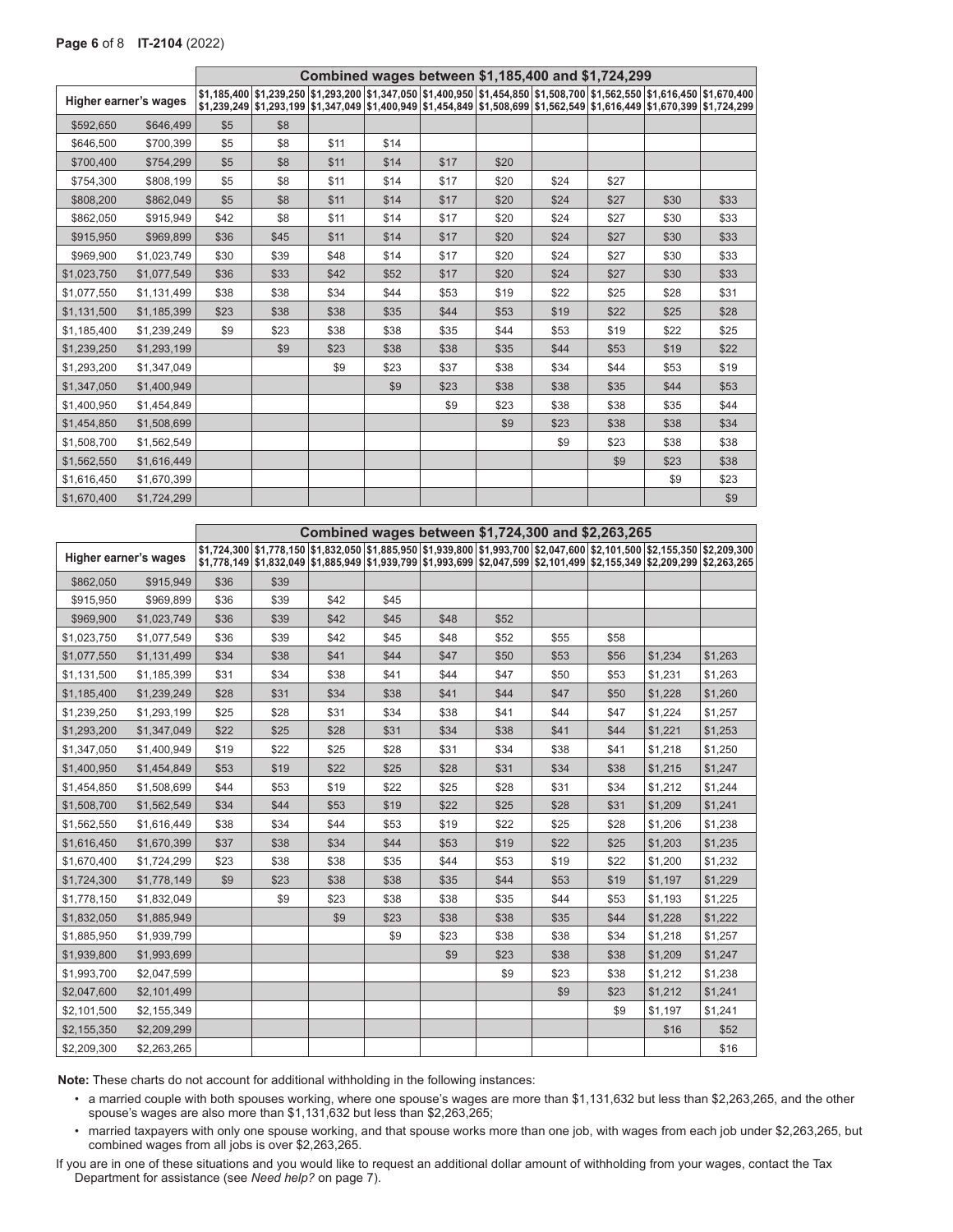**Part 6** – These charts are only for single taxpayers and head of household taxpayers with more than one job, and whose combined wages are between \$107,650 and \$2,263,265.

Enter the additional withholding dollar amount on line 3.

The additional dollar amount, as shown below, is accurate for a weekly payroll. If you are not paid on a weekly basis, you will need to adjust these dollar amount(s). For example, if you are paid biweekly, you must double the dollar amount(s) computed.

|                    |           |                        | Combined wages between \$107,650 and \$538,749 |                        |                        |                        |                        |                        |                        |                        |                        |                        |
|--------------------|-----------|------------------------|------------------------------------------------|------------------------|------------------------|------------------------|------------------------|------------------------|------------------------|------------------------|------------------------|------------------------|
| <b>Higher wage</b> |           | \$107,650<br>\$129,249 | \$129,250<br>\$150,749                         | \$150,750<br>\$172,299 | \$172,300<br>\$193,849 | \$193,850<br>\$236,949 | \$236,950<br>\$280,099 | \$280,100<br>\$323,199 | \$323,200<br>\$377,099 | \$377,100<br>\$430,949 | \$430,950<br>\$484,899 | \$484,900<br>\$538,749 |
| \$53,800           | \$75,299  | \$12                   | \$19                                           |                        |                        |                        |                        |                        |                        |                        |                        |                        |
| \$75,300           | \$96,799  | \$12                   | \$20                                           | \$28                   | \$29                   |                        |                        |                        |                        |                        |                        |                        |
| \$96,800           | \$118,399 | \$8                    | \$16                                           | \$24                   | \$27                   | \$29                   |                        |                        |                        |                        |                        |                        |
| \$118,400          | \$129,249 | \$2                    | \$10                                           | \$18                   | \$21                   | \$26                   | \$40                   |                        |                        |                        |                        |                        |
| \$129,250          | \$139,999 |                        | \$4                                            | \$14                   | \$17                   | \$23                   | \$46                   |                        |                        |                        |                        |                        |
| \$140,000          | \$150,749 |                        | \$2                                            | \$9                    | \$13                   | \$19                   | \$46                   | \$47                   |                        |                        |                        |                        |
| \$150,750          | \$161,549 |                        |                                                | \$3                    | \$9                    | \$15                   | \$46                   | \$46                   |                        |                        |                        |                        |
| \$161,550          | \$172,499 |                        |                                                | \$1                    | \$7                    | \$12                   | \$46                   | \$48                   | \$46                   |                        |                        |                        |
| \$172,500          | \$193,849 |                        |                                                |                        | \$3                    | \$10                   | \$44                   | \$51                   | \$49                   | \$52                   |                        |                        |
| \$193,850          | \$236,949 |                        |                                                |                        |                        | \$12                   | \$38                   | \$53                   | \$53                   | \$55                   | \$45                   |                        |
| \$236,950          | \$280,099 |                        |                                                |                        |                        |                        | \$10                   | \$20                   | \$33                   | \$31                   | \$35                   | \$18                   |
| \$280,100          | \$323,199 |                        |                                                |                        |                        |                        |                        | \$7                    | \$18                   | \$31                   | \$26                   | \$32                   |
| \$323,200          | \$377,099 |                        |                                                |                        |                        |                        |                        |                        | \$8                    | \$20                   | \$31                   | \$27                   |
| \$377,100          | \$430,949 |                        |                                                |                        |                        |                        |                        |                        |                        | \$8                    | \$20                   | \$31                   |
| \$430,950          | \$484,899 |                        |                                                |                        |                        |                        |                        |                        |                        |                        | \$8                    | \$20                   |
| \$484,900          | \$538,749 |                        |                                                |                        |                        |                        |                        |                        |                        |                        |                        | \$8                    |

|                    |             |                        | Combined wages between \$538,750 and \$1,185,399 |                        |                        |                        |                        |                        |                        |           |      |       |                                                                                                |
|--------------------|-------------|------------------------|--------------------------------------------------|------------------------|------------------------|------------------------|------------------------|------------------------|------------------------|-----------|------|-------|------------------------------------------------------------------------------------------------|
| <b>Higher wage</b> |             | \$538,750<br>\$592,649 | \$592,650<br>\$646,499                           | \$646,500<br>\$700,399 | \$700,400<br>\$754,299 | \$754,300<br>\$808,199 | \$808,200<br>\$862,049 | \$862,050<br>\$915,949 | \$915,950<br>\$969,899 | \$969,900 |      |       | $ $1,023,750$ $$1,077,550$ $$1,131,500$<br> \$1,023,749  \$1,077,549  \$1,131,499  \$1,185,399 |
| \$236,950          | \$280,099   | \$11                   |                                                  |                        |                        |                        |                        |                        |                        |           |      |       |                                                                                                |
| \$280,100          | \$323,199   | \$9                    | \$8                                              |                        |                        |                        |                        |                        |                        |           |      |       |                                                                                                |
| \$323,200          | \$377,099   | \$33                   | \$8                                              | \$8                    | \$8                    |                        |                        |                        |                        |           |      |       |                                                                                                |
| \$377,100          | \$430,949   | \$27                   | \$33                                             | \$8                    | \$8                    | \$8                    | \$8                    |                        |                        |           |      |       |                                                                                                |
| \$430,950          | \$484,899   | \$31                   | \$27                                             | \$33                   | \$8                    | \$8                    | \$8                    | \$8                    | \$8                    |           |      |       |                                                                                                |
| \$484,900          | \$538,749   | \$20                   | \$31                                             | \$27                   | \$33                   | \$8                    | \$8                    | \$8                    | \$8                    | \$8       | \$8  |       |                                                                                                |
| \$538,750          | \$592,649   | \$8                    | \$20                                             | \$31                   | \$27                   | \$33                   | \$8                    | \$8                    | \$8                    | \$8       | \$8  | \$604 | \$636                                                                                          |
| \$592,650          | \$646,499   |                        | \$8                                              | \$20                   | \$31                   | \$27                   | \$33                   | \$8                    | \$8                    | \$8       | \$8  | \$604 | \$636                                                                                          |
| \$646,500          | \$700,399   |                        |                                                  | \$8                    | \$20                   | \$31                   | \$27                   | \$33                   | \$8                    | \$8       | \$8  | \$604 | \$636                                                                                          |
| \$700,400          | \$754,299   |                        |                                                  |                        | \$8                    | \$20                   | \$31                   | \$27                   | \$33                   | \$8       | \$8  | \$604 | \$636                                                                                          |
| \$754,300          | \$808,199   |                        |                                                  |                        |                        | \$8                    | \$20                   | \$31                   | \$27                   | \$33      | \$8  | \$604 | \$636                                                                                          |
| \$808,200          | \$862,049   |                        |                                                  |                        |                        |                        | \$8                    | \$20                   | \$31                   | \$27      | \$33 | \$604 | \$636                                                                                          |
| \$862,050          | \$915,949   |                        |                                                  |                        |                        |                        |                        | \$8                    | \$20                   | \$31      | \$27 | \$629 | \$636                                                                                          |
| \$915,950          | \$969,899   |                        |                                                  |                        |                        |                        |                        |                        | \$8                    | \$20      | \$31 | \$623 | \$661                                                                                          |
| \$969,900          | \$1,023,749 |                        |                                                  |                        |                        |                        |                        |                        |                        | \$8       | \$20 | \$627 | \$655                                                                                          |
| \$1,023,750        | \$1,077,549 |                        |                                                  |                        |                        |                        |                        |                        |                        |           | \$8  | \$616 | \$659                                                                                          |
| \$1,077,550        | \$1,131,499 |                        |                                                  |                        |                        |                        |                        |                        |                        |           |      | \$16  | \$52                                                                                           |
| \$1,131,500        | \$1,185,399 |                        |                                                  |                        |                        |                        |                        |                        |                        |           |      |       | \$16                                                                                           |

## **Privacy notification**

See our website or Publication 54, *Privacy Notification*.

# **Need help?**

Visit our website at **www.tax.ny.gov** www

- get information and manage your taxes online
- check for new online services and features

#### **Telephone assistance**

| Automated income tax refund status:            | 518-457-5149                                 |
|------------------------------------------------|----------------------------------------------|
| Personal Income Tax Information Center:        | 518-457-5181                                 |
| To order forms and publications:               | 518-457-5431                                 |
| Text Telephone (TTY) or TDD<br>equipment users | Dial 7-1-1 for the<br>New York Relay Service |

*(Part 6 continued on page 8)*